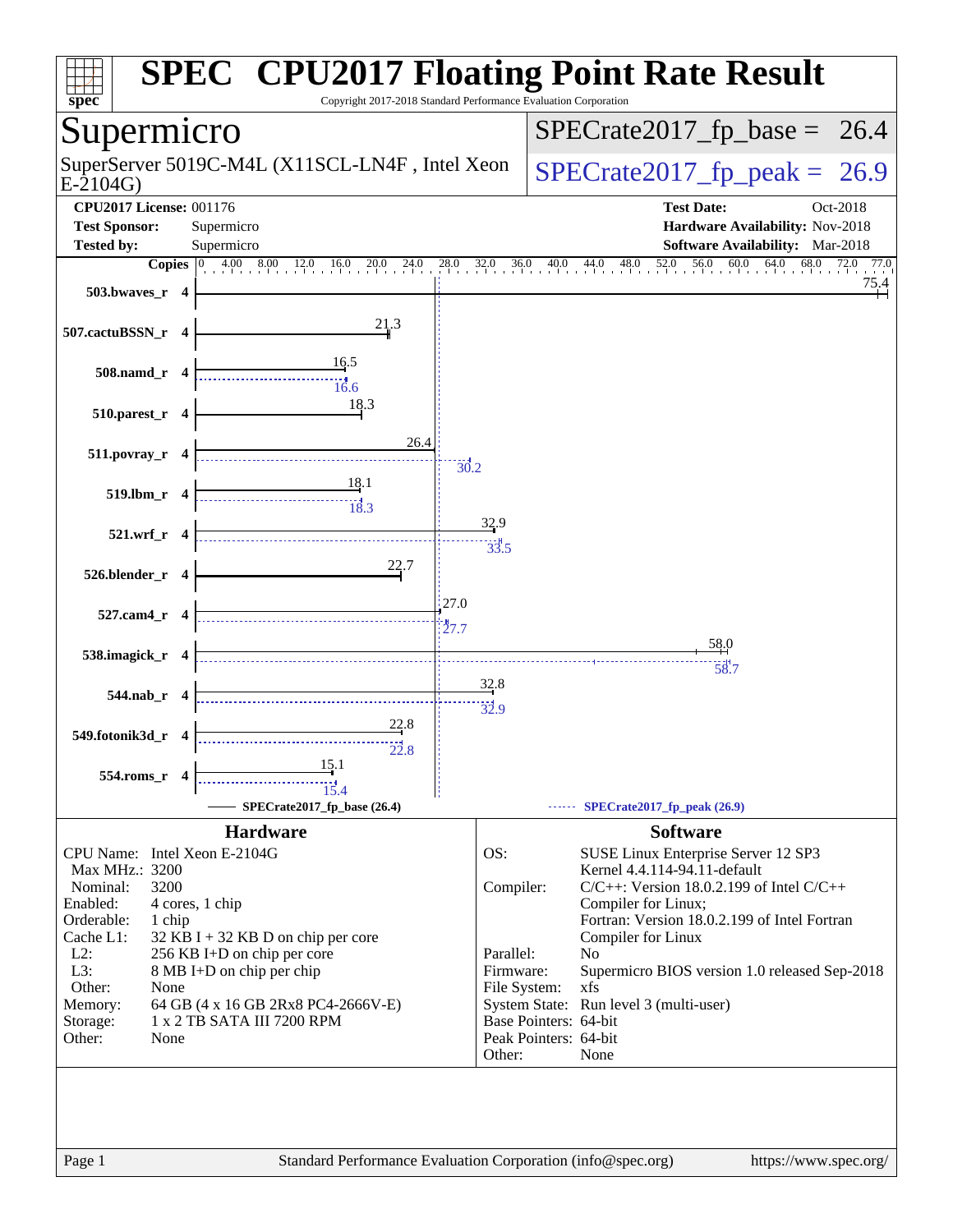

Copyright 2017-2018 Standard Performance Evaluation Corporation

## Supermicro

E-2104G) SuperServer 5019C-M4L (X11SCL-LN4F, Intel Xeon  $\big|$  [SPECrate2017\\_fp\\_peak =](http://www.spec.org/auto/cpu2017/Docs/result-fields.html#SPECrate2017fppeak) 26.9

 $SPECTate2017_fp\_base = 26.4$ 

**[CPU2017 License:](http://www.spec.org/auto/cpu2017/Docs/result-fields.html#CPU2017License)** 001176 **[Test Date:](http://www.spec.org/auto/cpu2017/Docs/result-fields.html#TestDate)** Oct-2018 **[Test Sponsor:](http://www.spec.org/auto/cpu2017/Docs/result-fields.html#TestSponsor)** Supermicro **[Hardware Availability:](http://www.spec.org/auto/cpu2017/Docs/result-fields.html#HardwareAvailability)** Nov-2018 **[Tested by:](http://www.spec.org/auto/cpu2017/Docs/result-fields.html#Testedby)** Supermicro **[Software Availability:](http://www.spec.org/auto/cpu2017/Docs/result-fields.html#SoftwareAvailability)** Mar-2018

#### **[Results Table](http://www.spec.org/auto/cpu2017/Docs/result-fields.html#ResultsTable)**

|                          | <b>Base</b>   |                |       |                |       |                |       | <b>Peak</b>    |                |              |                |              |                |              |
|--------------------------|---------------|----------------|-------|----------------|-------|----------------|-------|----------------|----------------|--------------|----------------|--------------|----------------|--------------|
| <b>Benchmark</b>         | <b>Copies</b> | <b>Seconds</b> | Ratio | <b>Seconds</b> | Ratio | <b>Seconds</b> | Ratio | <b>Copies</b>  | <b>Seconds</b> | <b>Ratio</b> | <b>Seconds</b> | <b>Ratio</b> | <b>Seconds</b> | <b>Ratio</b> |
| 503.bwayes r             | 4             | 525            | 76.4  | 532            | 75.4  | 532            | 75.3  | 4              | 525            | 76.4         | 532            | 75.4         | 532            | 75.3         |
| 507.cactuBSSN r          | 4             | 236            | 21.4  | 239            | 21.2  | 238            | 21.3  | 4              | 236            | 21.4         | 239            | 21.2         | 238            | 21.3         |
| $508$ .namd $r$          | 4             | 229            | 16.6  | 231            | 16.5  | 231            | 16.5  | $\overline{4}$ | 229            | 16.6         | 228            | 16.7         | 229            | <b>16.6</b>  |
| 510.parest_r             | 4             | 571            | 18.3  | 574            | 18.2  | 570            | 18.3  | $\overline{4}$ | 571            | 18.3         | 574            | 18.2         | 570            | 18.3         |
| $511.$ povray_r          | 4             | 354            | 26.4  | 353            | 26.4  | 355            | 26.3  | $\overline{4}$ | 309            | 30.2         | 309            | 30.2         | 308            | 30.3         |
| 519.1bm r                | 4             | 232            | 18.2  | 232            | 18.1  | 233            | 18.1  | $\overline{4}$ | 231            | 18.2         | 230            | 18.3         | 230            | 18.3         |
| $521$ .wrf r             | 4             | 272            | 33.0  | 273            | 32.8  | 272            | 32.9  | $\overline{4}$ | 268            | 33.5         | 267            | 33.5         | 266            | 33.7         |
| 526.blender r            | 4             | 269            | 22.7  | 269            | 22.7  | 269            | 22.6  | $\overline{4}$ | 269            | 22.7         | 269            | 22.7         | 269            | 22.6         |
| 527.cam4 r               | 4             | 260            | 26.9  | 258            | 27.1  | 259            | 27.0  | 4              | 254            | 27.6         | 251            | 27.8         | 252            | 27.7         |
| 538.imagick_r            | 4             | 170            | 58.7  | 180            | 55.3  | 171            | 58.0  | 4              | 170            | 58.7         | 169            | 59.0         | 226            | 44.1         |
| 544.nab r                | 4             | 205            | 32.9  | 205            | 32.8  | 205            | 32.8  | $\overline{4}$ | 205            | 32.9         | 205            | 32.9         | 205            | 32.8         |
| 549.fotonik3d r          | 4             | 686            | 22.7  | 685            | 22.8  | 685            | 22.8  | $\overline{4}$ | 684            | 22.8         | 684            | 22.8         | 684            | 22.8         |
| 554.roms r               | 4             | 421            | 15.1  | 425            | 15.0  | 419            | 15.2  | 4              | 409            | 15.6         | 412            | <u>15.4</u>  | 413            | 15.4         |
| $SPECrate2017$ fp base = |               |                | 26.4  |                |       |                |       |                |                |              |                |              |                |              |

**[SPECrate2017\\_fp\\_peak =](http://www.spec.org/auto/cpu2017/Docs/result-fields.html#SPECrate2017fppeak) 26.9**

Results appear in the [order in which they were run](http://www.spec.org/auto/cpu2017/Docs/result-fields.html#RunOrder). Bold underlined text [indicates a median measurement](http://www.spec.org/auto/cpu2017/Docs/result-fields.html#Median).

### **[Submit Notes](http://www.spec.org/auto/cpu2017/Docs/result-fields.html#SubmitNotes)**

 The taskset mechanism was used to bind copies to processors. The config file option 'submit' was used to generate taskset commands to bind each copy to a specific processor. For details, please see the config file.

## **[Operating System Notes](http://www.spec.org/auto/cpu2017/Docs/result-fields.html#OperatingSystemNotes)**

Stack size set to unlimited using "ulimit -s unlimited"

### **[General Notes](http://www.spec.org/auto/cpu2017/Docs/result-fields.html#GeneralNotes)**

Environment variables set by runcpu before the start of the run: LD\_LIBRARY\_PATH = "/home/cpu2017/lib/ia32:/home/cpu2017/lib/intel64:/home/cpu2017/je5.0.1-32:/home/cpu2017/je5.0.1-64"

 Binaries compiled on a system with 1x Intel Core i7-6700K CPU + 32GB RAM memory using Redhat Enterprise Linux 7.5 Transparent Huge Pages enabled by default Prior to runcpu invocation Filesystem page cache synced and cleared with: sync; echo 3> /proc/sys/vm/drop\_caches

 Yes: The test sponsor attests, as of date of publication, that CVE-2017-5754 (Meltdown) is mitigated in the system as tested and documented.

**(Continued on next page)**

| Page 2 | Standard Performance Evaluation Corporation (info@spec.org) | https://www.spec.org/ |
|--------|-------------------------------------------------------------|-----------------------|
|        |                                                             |                       |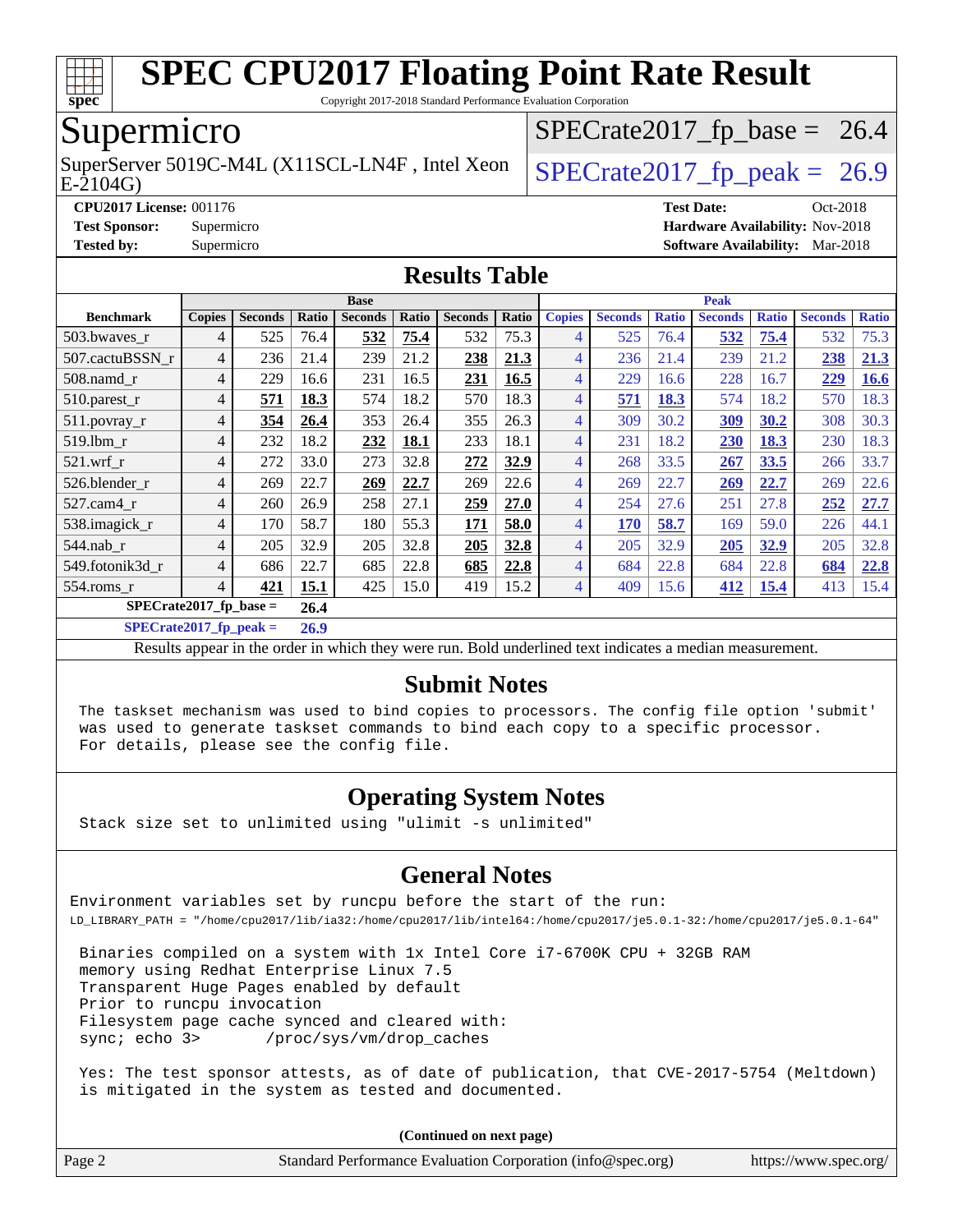

Copyright 2017-2018 Standard Performance Evaluation Corporation

## Supermicro

E-2104G) SuperServer 5019C-M4L (X11SCL-LN4F, Intel Xeon  $\big|$  [SPECrate2017\\_fp\\_peak =](http://www.spec.org/auto/cpu2017/Docs/result-fields.html#SPECrate2017fppeak) 26.9

 $SPECTate2017_fp\_base = 26.4$ 

**[CPU2017 License:](http://www.spec.org/auto/cpu2017/Docs/result-fields.html#CPU2017License)** 001176 **[Test Date:](http://www.spec.org/auto/cpu2017/Docs/result-fields.html#TestDate)** Oct-2018 **[Test Sponsor:](http://www.spec.org/auto/cpu2017/Docs/result-fields.html#TestSponsor)** Supermicro **[Hardware Availability:](http://www.spec.org/auto/cpu2017/Docs/result-fields.html#HardwareAvailability)** Nov-2018 **[Tested by:](http://www.spec.org/auto/cpu2017/Docs/result-fields.html#Testedby)** Supermicro **[Software Availability:](http://www.spec.org/auto/cpu2017/Docs/result-fields.html#SoftwareAvailability)** Mar-2018

### **[General Notes \(Continued\)](http://www.spec.org/auto/cpu2017/Docs/result-fields.html#GeneralNotes)**

 Yes: The test sponsor attests, as of date of publication, that CVE-2017-5753 (Spectre variant 1) is mitigated in the system as tested and documented. Yes: The test sponsor attests, as of date of publication, that CVE-2017-5715 (Spectre variant 2) is mitigated in the system as tested and documented.

#### **[Platform Notes](http://www.spec.org/auto/cpu2017/Docs/result-fields.html#PlatformNotes)**

Page 3 Standard Performance Evaluation Corporation [\(info@spec.org\)](mailto:info@spec.org) <https://www.spec.org/> Sysinfo program /home/cpu2017/bin/sysinfo Rev: r5797 of 2017-06-14 96c45e4568ad54c135fd618bcc091c0f running on linux-9m9c Fri Oct 19 04:10:17 2018 SUT (System Under Test) info as seen by some common utilities. For more information on this section, see <https://www.spec.org/cpu2017/Docs/config.html#sysinfo> From /proc/cpuinfo model name : Intel(R) Xeon(R) E-2104G CPU @ 3.20GHz 1 "physical id"s (chips) 4 "processors" cores, siblings (Caution: counting these is hw and system dependent. The following excerpts from /proc/cpuinfo might not be reliable. Use with caution.) cpu cores : 4 siblings : 4 physical 0: cores 0 1 2 3 From lscpu: Architecture: x86\_64 CPU op-mode(s): 32-bit, 64-bit<br>Byte Order: Little Endian Little Endian  $CPU(s):$  4 On-line CPU(s) list: 0-3 Thread(s) per core: 1 Core(s) per socket: 4 Socket(s): 1 NUMA node(s): 1 Vendor ID: GenuineIntel CPU family: 6 Model: 158 Model name:  $Intel(R)$  Xeon(R) E-2104G CPU @ 3.20GHz Stepping: 10 CPU MHz: 3200.057 CPU max MHz: 3200.0000 CPU min MHz: 800.0000 BogoMIPS: 6383.65 Virtualization: VT-x L1d cache: 32K **(Continued on next page)**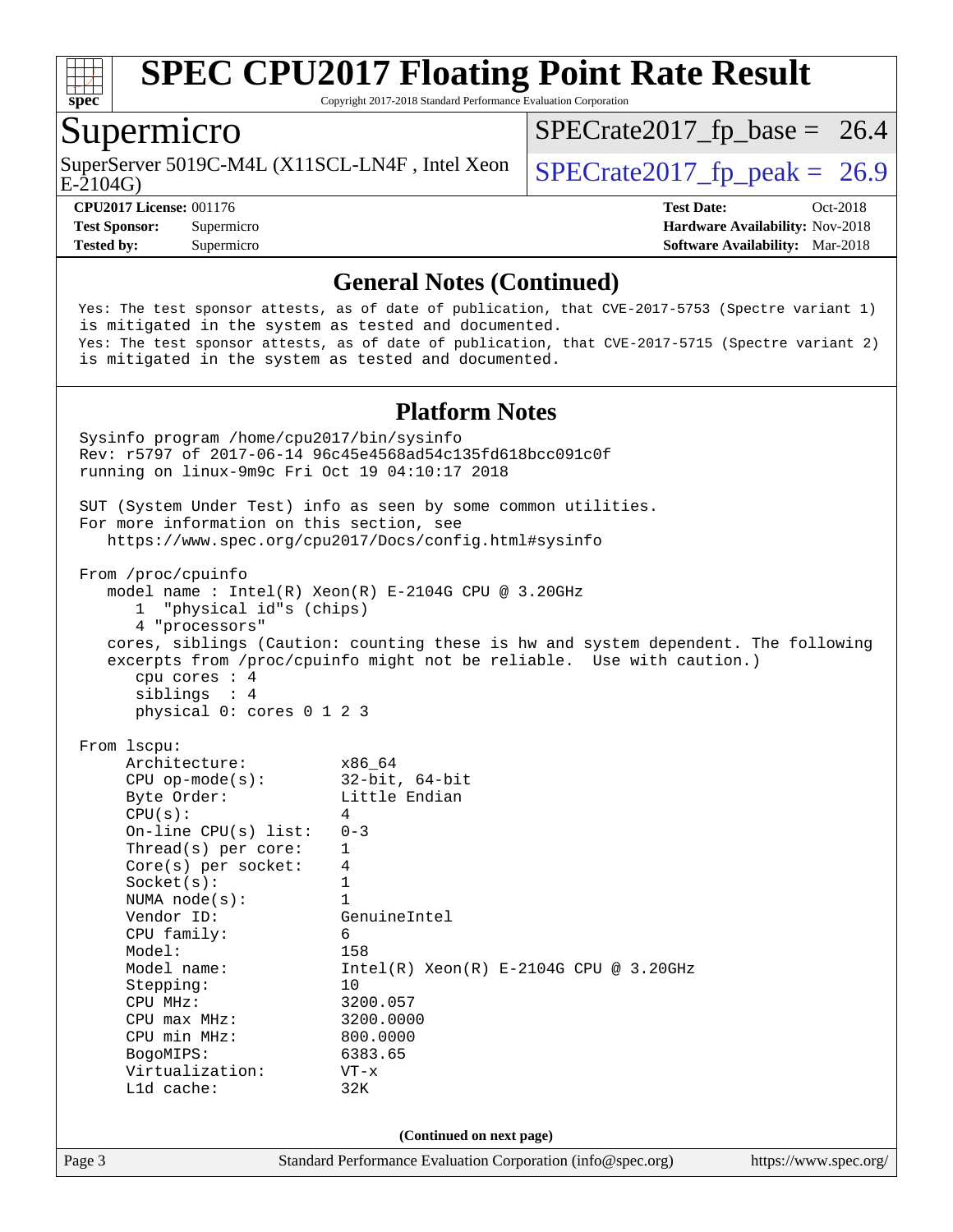

Copyright 2017-2018 Standard Performance Evaluation Corporation

## Supermicro

E-2104G) SuperServer 5019C-M4L (X11SCL-LN4F, Intel Xeon  $\big|$  SPECrate 2017 fp peak = 26.9

 $SPECTate2017_fp\_base = 26.4$ 

#### **[CPU2017 License:](http://www.spec.org/auto/cpu2017/Docs/result-fields.html#CPU2017License)** 001176 **[Test Date:](http://www.spec.org/auto/cpu2017/Docs/result-fields.html#TestDate)** Oct-2018

**[Test Sponsor:](http://www.spec.org/auto/cpu2017/Docs/result-fields.html#TestSponsor)** Supermicro **[Hardware Availability:](http://www.spec.org/auto/cpu2017/Docs/result-fields.html#HardwareAvailability)** Nov-2018 **[Tested by:](http://www.spec.org/auto/cpu2017/Docs/result-fields.html#Testedby)** Supermicro **[Software Availability:](http://www.spec.org/auto/cpu2017/Docs/result-fields.html#SoftwareAvailability)** Mar-2018

#### **[Platform Notes \(Continued\)](http://www.spec.org/auto/cpu2017/Docs/result-fields.html#PlatformNotes)**

L1i cache: 32K L2 cache: 256K L3 cache: 8192K NUMA node0 CPU(s): 0-3 Flags: fpu vme de pse tsc msr pae mce cx8 apic sep mtrr pge mca cmov

 pat pse36 clflush dts acpi mmx fxsr sse sse2 ss ht tm pbe syscall nx pdpe1gb rdtscp lm constant\_tsc art arch\_perfmon pebs bts rep\_good nopl xtopology nonstop\_tsc aperfmperf eagerfpu pni pclmulqdq dtes64 monitor ds\_cpl vmx smx est tm2 ssse3 sdbg fma cx16 xtpr pdcm pcid sse4\_1 sse4\_2 x2apic movbe popcnt tsc\_deadline\_timer aes xsave avx f16c rdrand lahf\_lm abm 3dnowprefetch arat epb invpcid\_single pln pts dtherm hwp hwp\_notify hwp\_act\_window hwp\_epp intel\_pt rsb\_ctxsw spec\_ctrl retpoline kaiser tpr\_shadow vnmi flexpriority ept vpid fsgsbase tsc\_adjust bmi1 hle avx2 smep bmi2 erms invpcid rtm mpx rdseed adx smap clflushopt xsaveopt xsavec xgetbv1

 /proc/cpuinfo cache data cache size : 8192 KB

From numactl --hardware WARNING: a numactl 'node' might or might not correspond to a

 physical chip. available: 1 nodes (0) node 0 cpus: 0 1 2 3 node 0 size: 64151 MB node 0 free: 40186 MB node distances: node 0 0: 10

 From /proc/meminfo MemTotal: 65691640 kB HugePages\_Total: 0 Hugepagesize: 2048 kB

 /usr/bin/lsb\_release -d SUSE Linux Enterprise Server 12 SP3

 From /etc/\*release\* /etc/\*version\* SuSE-release: SUSE Linux Enterprise Server 12 (x86\_64) VERSION = 12 PATCHLEVEL = 3 # This file is deprecated and will be removed in a future service pack or release. # Please check /etc/os-release for details about this release. os-release: NAME="SLES" VERSION="12-SP3" VERSION\_ID="12.3" PRETTY\_NAME="SUSE Linux Enterprise Server 12 SP3"

**(Continued on next page)**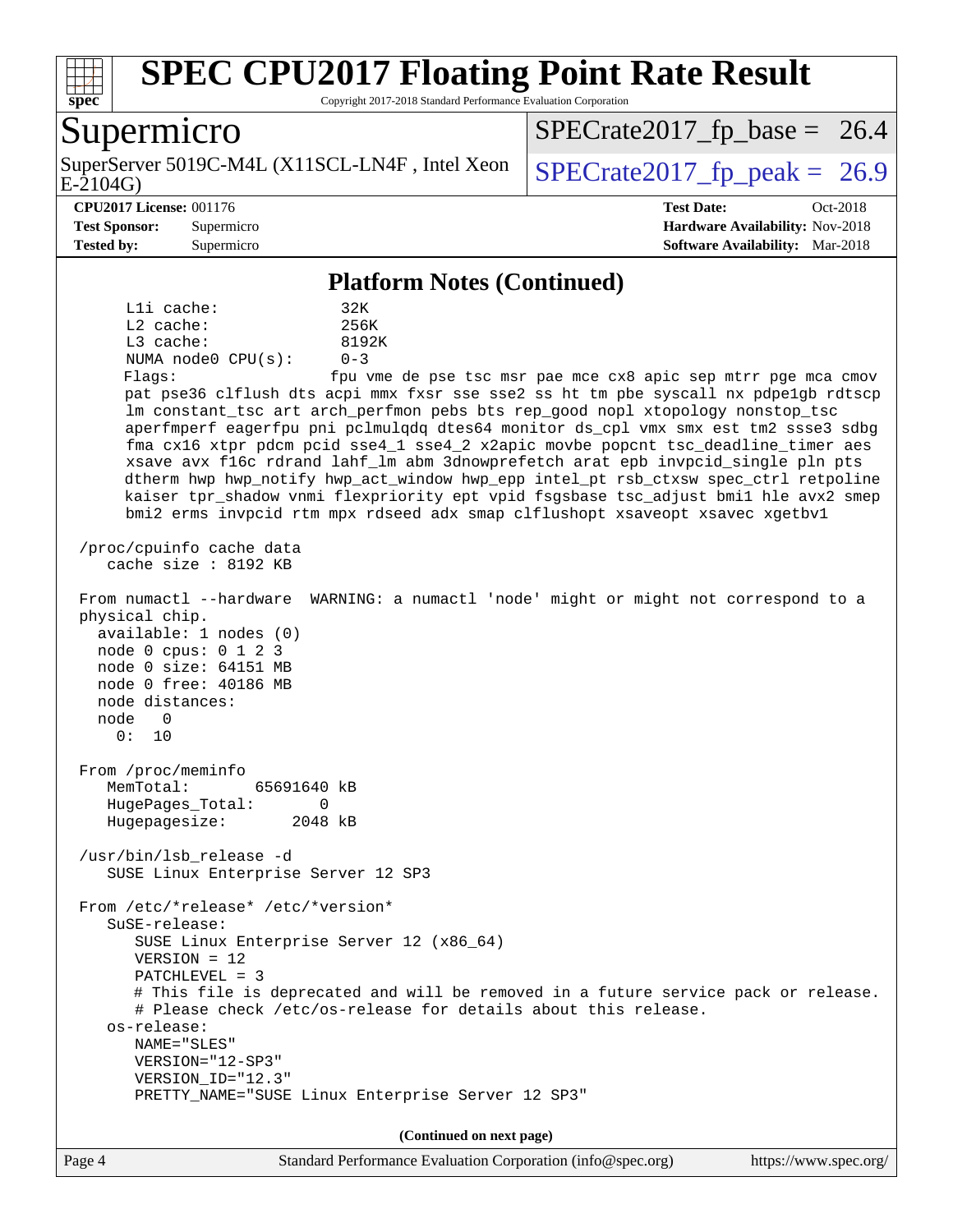

Copyright 2017-2018 Standard Performance Evaluation Corporation

## Supermicro

SuperServer 5019C-M4L (X11SCL-LN4F, Intel Xeon  $\big|$  [SPECrate2017\\_fp\\_peak =](http://www.spec.org/auto/cpu2017/Docs/result-fields.html#SPECrate2017fppeak) 26.9

 $SPECTate2017_fp\_base = 26.4$ 

E-2104G)

**[CPU2017 License:](http://www.spec.org/auto/cpu2017/Docs/result-fields.html#CPU2017License)** 001176 **[Test Date:](http://www.spec.org/auto/cpu2017/Docs/result-fields.html#TestDate)** Oct-2018 **[Test Sponsor:](http://www.spec.org/auto/cpu2017/Docs/result-fields.html#TestSponsor)** Supermicro **[Hardware Availability:](http://www.spec.org/auto/cpu2017/Docs/result-fields.html#HardwareAvailability)** Nov-2018 **[Tested by:](http://www.spec.org/auto/cpu2017/Docs/result-fields.html#Testedby)** Supermicro **[Software Availability:](http://www.spec.org/auto/cpu2017/Docs/result-fields.html#SoftwareAvailability)** Mar-2018

#### **[Platform Notes \(Continued\)](http://www.spec.org/auto/cpu2017/Docs/result-fields.html#PlatformNotes)**

 ID="sles" ANSI\_COLOR="0;32" CPE\_NAME="cpe:/o:suse:sles:12:sp3"

uname -a:

 Linux linux-9m9c 4.4.114-94.11-default #1 SMP Thu Feb 1 19:28:26 UTC 2018 (4309ff9) x86\_64 x86\_64 x86\_64 GNU/Linux

run-level 3 Oct 18 05:11

 SPEC is set to: /home/cpu2017 Filesystem Type Size Used Avail Use% Mounted on /dev/sda4 xfs 1.8T 126G 1.7T 7% /home

 Additional information from dmidecode follows. WARNING: Use caution when you interpret this section. The 'dmidecode' program reads system data which is "intended to allow hardware to be accurately determined", but the intent may not be met, as there are frequent changes to hardware, firmware, and the "DMTF SMBIOS" standard. BIOS American Megatrends Inc. 1.0 09/19/2018 Memory:

4x Micron 18ADF2G72AZ-2G6H1R 16 GB 2 rank 2667

(End of data from sysinfo program)

#### **[Compiler Version Notes](http://www.spec.org/auto/cpu2017/Docs/result-fields.html#CompilerVersionNotes)**

| 519.1bm_r(base) 538.imagick_r(base, peak) 544.nab_r(base, peak)<br>CC |  |  |  |  |  |  |
|-----------------------------------------------------------------------|--|--|--|--|--|--|
| $\text{ice}$ (ICC) 18.0.2 20180210                                    |  |  |  |  |  |  |
| Copyright (C) 1985-2018 Intel Corporation. All rights reserved.       |  |  |  |  |  |  |
|                                                                       |  |  |  |  |  |  |
|                                                                       |  |  |  |  |  |  |
| $CC = 519.1$ bm $r(\text{peak})$                                      |  |  |  |  |  |  |
| icc (ICC) 18.0.2 20180210                                             |  |  |  |  |  |  |
| Copyright (C) 1985-2018 Intel Corporation. All rights reserved.       |  |  |  |  |  |  |
|                                                                       |  |  |  |  |  |  |
|                                                                       |  |  |  |  |  |  |
| CXXC 508. namd $r(base)$ 510. parest $r(base, peak)$                  |  |  |  |  |  |  |
| icpc (ICC) 18.0.2 20180210                                            |  |  |  |  |  |  |
| Copyright (C) 1985-2018 Intel Corporation. All rights reserved.       |  |  |  |  |  |  |
|                                                                       |  |  |  |  |  |  |
|                                                                       |  |  |  |  |  |  |
| (Continued on next page)                                              |  |  |  |  |  |  |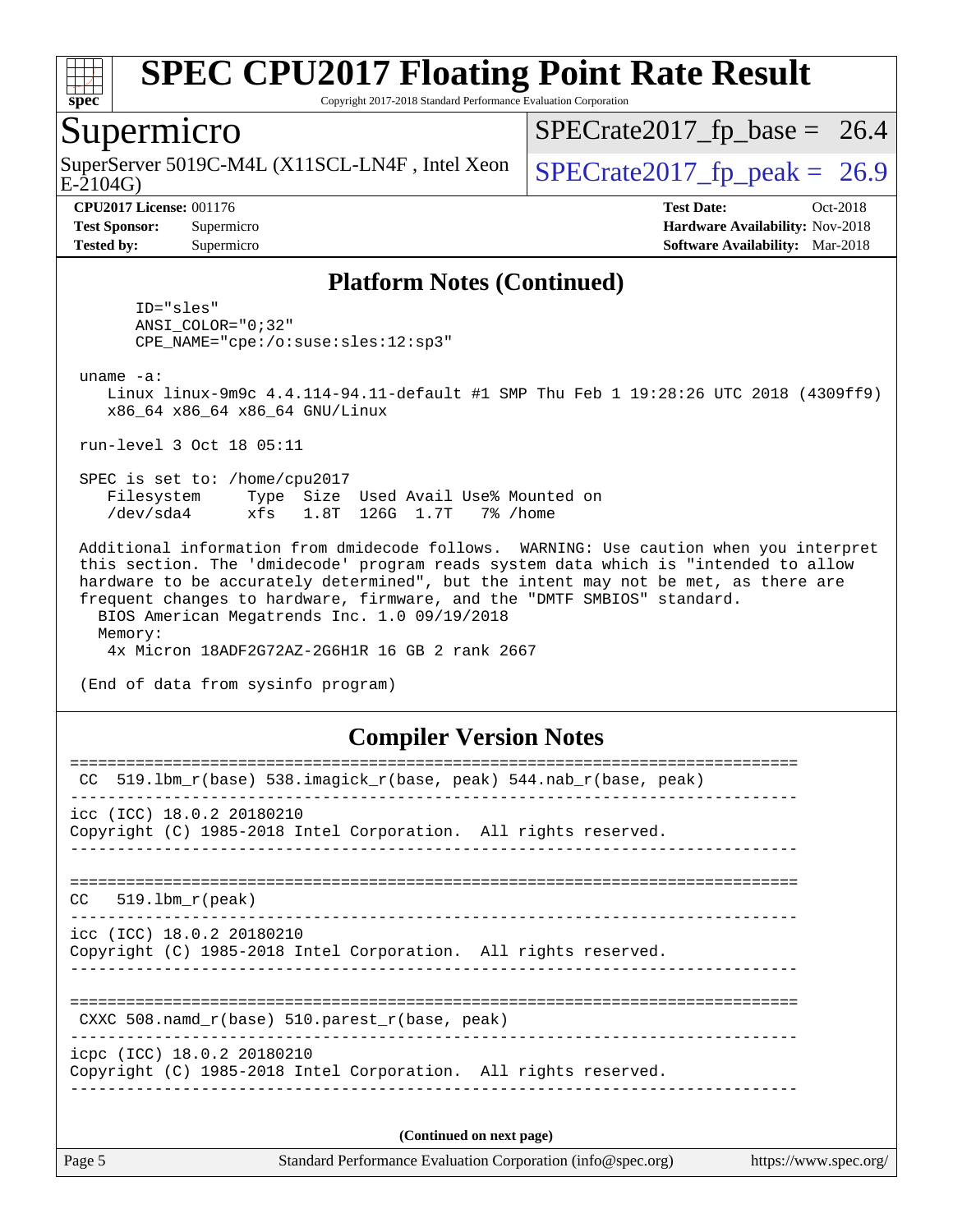

Copyright 2017-2018 Standard Performance Evaluation Corporation

## **Supermicro**

E-2104G) SuperServer 5019C-M4L (X11SCL-LN4F, Intel Xeon  $\sqrt{\text{SPECrate2017\_fp\_peak}} = 26.9$ 

 $SPECrate2017_fp\_base = 26.4$ 

**[CPU2017 License:](http://www.spec.org/auto/cpu2017/Docs/result-fields.html#CPU2017License)** 001176 **[Test Date:](http://www.spec.org/auto/cpu2017/Docs/result-fields.html#TestDate)** Oct-2018 **[Test Sponsor:](http://www.spec.org/auto/cpu2017/Docs/result-fields.html#TestSponsor)** Supermicro **[Hardware Availability:](http://www.spec.org/auto/cpu2017/Docs/result-fields.html#HardwareAvailability)** Nov-2018 **[Tested by:](http://www.spec.org/auto/cpu2017/Docs/result-fields.html#Testedby)** Supermicro **Supermicro [Software Availability:](http://www.spec.org/auto/cpu2017/Docs/result-fields.html#SoftwareAvailability)** Mar-2018

## **[Compiler Version Notes \(Continued\)](http://www.spec.org/auto/cpu2017/Docs/result-fields.html#CompilerVersionNotes)**

| Standard Performance Evaluation Corporation (info@spec.org)<br>Page 6<br>https://www.spec.org/ |  |                                                            |  |                                                                 |  |  |                                                                          |  |
|------------------------------------------------------------------------------------------------|--|------------------------------------------------------------|--|-----------------------------------------------------------------|--|--|--------------------------------------------------------------------------|--|
| (Continued on next page)                                                                       |  |                                                            |  |                                                                 |  |  |                                                                          |  |
| FC                                                                                             |  | 554.roms r(peak)                                           |  |                                                                 |  |  |                                                                          |  |
|                                                                                                |  |                                                            |  |                                                                 |  |  |                                                                          |  |
|                                                                                                |  | ifort (IFORT) 18.0.2 20180210                              |  | Copyright (C) 1985-2018 Intel Corporation. All rights reserved. |  |  |                                                                          |  |
|                                                                                                |  |                                                            |  |                                                                 |  |  | FC 503.bwaves_r(base, peak) 549.fotonik3d_r(base, peak) 554.roms_r(base) |  |
|                                                                                                |  |                                                            |  | Copyright (C) 1985-2018 Intel Corporation. All rights reserved. |  |  |                                                                          |  |
|                                                                                                |  | icc (ICC) 18.0.2 20180210<br>ifort (IFORT) 18.0.2 20180210 |  | Copyright (C) 1985-2018 Intel Corporation. All rights reserved. |  |  |                                                                          |  |
|                                                                                                |  | icpc (ICC) 18.0.2 20180210                                 |  | Copyright (C) 1985-2018 Intel Corporation. All rights reserved. |  |  |                                                                          |  |
|                                                                                                |  | FC 507.cactuBSSN_r(base, peak)                             |  |                                                                 |  |  |                                                                          |  |
|                                                                                                |  |                                                            |  | Copyright (C) 1985-2018 Intel Corporation. All rights reserved. |  |  |                                                                          |  |
|                                                                                                |  | icpc (ICC) 18.0.2 20180210<br>icc (ICC) 18.0.2 20180210    |  | Copyright (C) 1985-2018 Intel Corporation. All rights reserved. |  |  |                                                                          |  |
| CC                                                                                             |  | $511. povray_r (peak)$                                     |  |                                                                 |  |  |                                                                          |  |
|                                                                                                |  |                                                            |  | Copyright (C) 1985-2018 Intel Corporation. All rights reserved. |  |  |                                                                          |  |
|                                                                                                |  | icpc (ICC) 18.0.2 20180210<br>icc (ICC) 18.0.2 20180210    |  | Copyright (C) 1985-2018 Intel Corporation. All rights reserved. |  |  |                                                                          |  |
| CC.                                                                                            |  |                                                            |  | 511.povray_r(base) 526.blender_r(base, peak)                    |  |  |                                                                          |  |
|                                                                                                |  |                                                            |  | Copyright (C) 1985-2018 Intel Corporation. All rights reserved. |  |  |                                                                          |  |
|                                                                                                |  | icpc (ICC) 18.0.2 20180210                                 |  |                                                                 |  |  |                                                                          |  |
|                                                                                                |  | $CXXC 508.namd_r (peak)$                                   |  |                                                                 |  |  |                                                                          |  |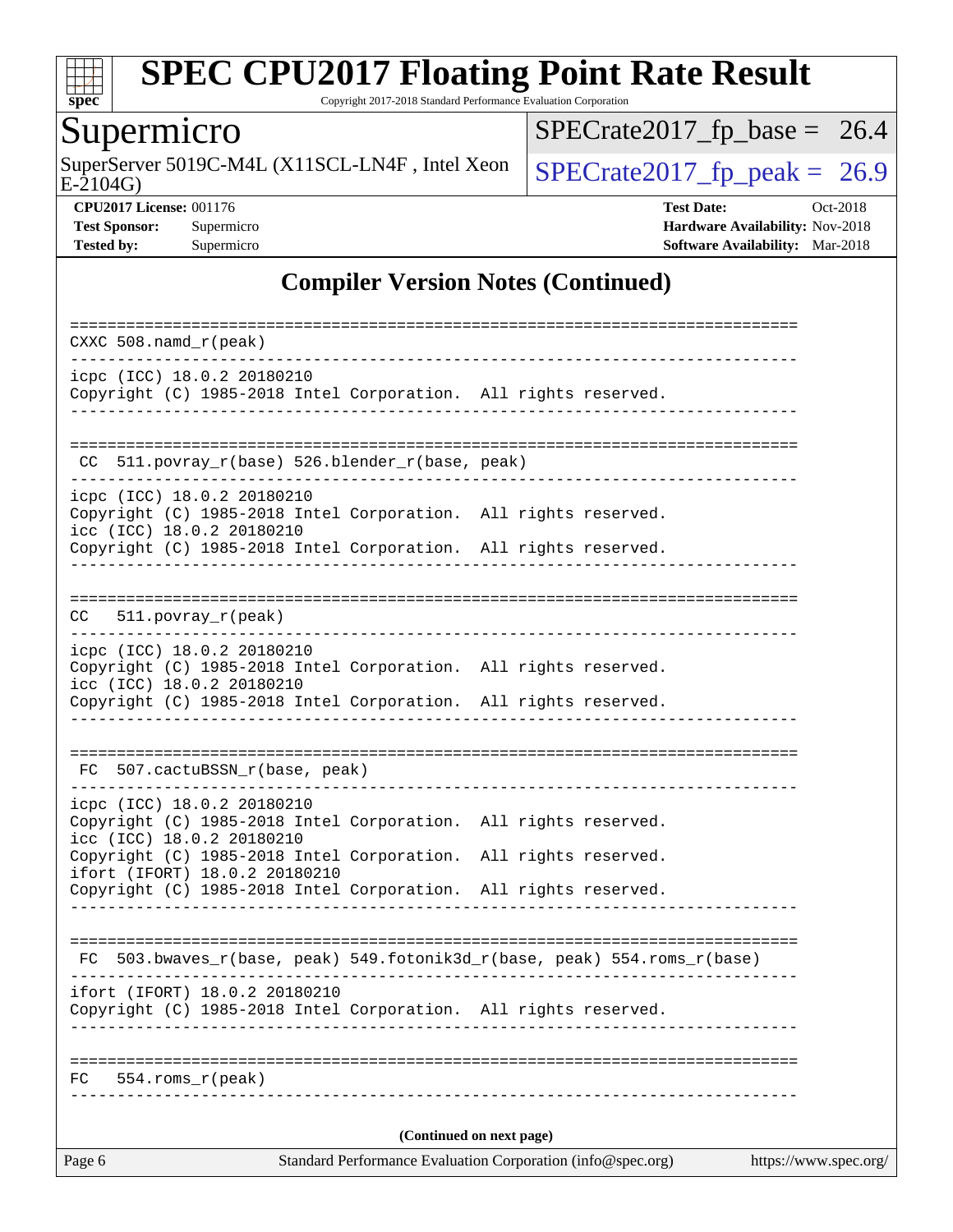

Copyright 2017-2018 Standard Performance Evaluation Corporation

## Supermicro

 $E-2104G$ SuperServer 5019C-M4L (X11SCL-LN4F, Intel Xeon  $\left\{$  [SPECrate2017\\_fp\\_peak =](http://www.spec.org/auto/cpu2017/Docs/result-fields.html#SPECrate2017fppeak) 26.9

 $SPECTate2017_fp\_base = 26.4$ 

**[CPU2017 License:](http://www.spec.org/auto/cpu2017/Docs/result-fields.html#CPU2017License)** 001176 **[Test Date:](http://www.spec.org/auto/cpu2017/Docs/result-fields.html#TestDate)** Oct-2018 **[Test Sponsor:](http://www.spec.org/auto/cpu2017/Docs/result-fields.html#TestSponsor)** Supermicro **[Hardware Availability:](http://www.spec.org/auto/cpu2017/Docs/result-fields.html#HardwareAvailability)** Nov-2018 **[Tested by:](http://www.spec.org/auto/cpu2017/Docs/result-fields.html#Testedby)** Supermicro **[Software Availability:](http://www.spec.org/auto/cpu2017/Docs/result-fields.html#SoftwareAvailability)** Mar-2018

### **[Compiler Version Notes \(Continued\)](http://www.spec.org/auto/cpu2017/Docs/result-fields.html#CompilerVersionNotes)**

| ifort (IFORT) 18.0.2 20180210<br>Copyright (C) 1985-2018 Intel Corporation. All rights reserved.                                                                                                 |  |
|--------------------------------------------------------------------------------------------------------------------------------------------------------------------------------------------------|--|
| $CC$ 521.wrf $r(base)$ 527.cam4 $r(base)$                                                                                                                                                        |  |
| ifort (IFORT) 18.0.2 20180210<br>Copyright (C) 1985-2018 Intel Corporation. All rights reserved.<br>icc (ICC) 18.0.2 20180210<br>Copyright (C) 1985-2018 Intel Corporation. All rights reserved. |  |
| $CC$ 521.wrf $r(\text{peak})$ 527.cam4 $r(\text{peak})$                                                                                                                                          |  |
| ifort (IFORT) 18.0.2 20180210                                                                                                                                                                    |  |
| Copyright (C) 1985-2018 Intel Corporation. All rights reserved.<br>icc (ICC) 18.0.2 20180210<br>Copyright (C) 1985-2018 Intel Corporation. All rights reserved.                                  |  |

## **[Base Compiler Invocation](http://www.spec.org/auto/cpu2017/Docs/result-fields.html#BaseCompilerInvocation)**

[C benchmarks](http://www.spec.org/auto/cpu2017/Docs/result-fields.html#Cbenchmarks): [icc -m64 -std=c11](http://www.spec.org/cpu2017/results/res2018q4/cpu2017-20181112-09608.flags.html#user_CCbase_intel_icc_64bit_c11_33ee0cdaae7deeeab2a9725423ba97205ce30f63b9926c2519791662299b76a0318f32ddfffdc46587804de3178b4f9328c46fa7c2b0cd779d7a61945c91cd35)

[C++ benchmarks:](http://www.spec.org/auto/cpu2017/Docs/result-fields.html#CXXbenchmarks) [icpc -m64](http://www.spec.org/cpu2017/results/res2018q4/cpu2017-20181112-09608.flags.html#user_CXXbase_intel_icpc_64bit_4ecb2543ae3f1412ef961e0650ca070fec7b7afdcd6ed48761b84423119d1bf6bdf5cad15b44d48e7256388bc77273b966e5eb805aefd121eb22e9299b2ec9d9)

[Fortran benchmarks](http://www.spec.org/auto/cpu2017/Docs/result-fields.html#Fortranbenchmarks): [ifort -m64](http://www.spec.org/cpu2017/results/res2018q4/cpu2017-20181112-09608.flags.html#user_FCbase_intel_ifort_64bit_24f2bb282fbaeffd6157abe4f878425411749daecae9a33200eee2bee2fe76f3b89351d69a8130dd5949958ce389cf37ff59a95e7a40d588e8d3a57e0c3fd751)

[Benchmarks using both Fortran and C](http://www.spec.org/auto/cpu2017/Docs/result-fields.html#BenchmarksusingbothFortranandC): [ifort -m64](http://www.spec.org/cpu2017/results/res2018q4/cpu2017-20181112-09608.flags.html#user_CC_FCbase_intel_ifort_64bit_24f2bb282fbaeffd6157abe4f878425411749daecae9a33200eee2bee2fe76f3b89351d69a8130dd5949958ce389cf37ff59a95e7a40d588e8d3a57e0c3fd751) [icc -m64 -std=c11](http://www.spec.org/cpu2017/results/res2018q4/cpu2017-20181112-09608.flags.html#user_CC_FCbase_intel_icc_64bit_c11_33ee0cdaae7deeeab2a9725423ba97205ce30f63b9926c2519791662299b76a0318f32ddfffdc46587804de3178b4f9328c46fa7c2b0cd779d7a61945c91cd35)

[Benchmarks using both C and C++](http://www.spec.org/auto/cpu2017/Docs/result-fields.html#BenchmarksusingbothCandCXX): [icpc -m64](http://www.spec.org/cpu2017/results/res2018q4/cpu2017-20181112-09608.flags.html#user_CC_CXXbase_intel_icpc_64bit_4ecb2543ae3f1412ef961e0650ca070fec7b7afdcd6ed48761b84423119d1bf6bdf5cad15b44d48e7256388bc77273b966e5eb805aefd121eb22e9299b2ec9d9) [icc -m64 -std=c11](http://www.spec.org/cpu2017/results/res2018q4/cpu2017-20181112-09608.flags.html#user_CC_CXXbase_intel_icc_64bit_c11_33ee0cdaae7deeeab2a9725423ba97205ce30f63b9926c2519791662299b76a0318f32ddfffdc46587804de3178b4f9328c46fa7c2b0cd779d7a61945c91cd35)

[Benchmarks using Fortran, C, and C++:](http://www.spec.org/auto/cpu2017/Docs/result-fields.html#BenchmarksusingFortranCandCXX) [icpc -m64](http://www.spec.org/cpu2017/results/res2018q4/cpu2017-20181112-09608.flags.html#user_CC_CXX_FCbase_intel_icpc_64bit_4ecb2543ae3f1412ef961e0650ca070fec7b7afdcd6ed48761b84423119d1bf6bdf5cad15b44d48e7256388bc77273b966e5eb805aefd121eb22e9299b2ec9d9) [icc -m64 -std=c11](http://www.spec.org/cpu2017/results/res2018q4/cpu2017-20181112-09608.flags.html#user_CC_CXX_FCbase_intel_icc_64bit_c11_33ee0cdaae7deeeab2a9725423ba97205ce30f63b9926c2519791662299b76a0318f32ddfffdc46587804de3178b4f9328c46fa7c2b0cd779d7a61945c91cd35) [ifort -m64](http://www.spec.org/cpu2017/results/res2018q4/cpu2017-20181112-09608.flags.html#user_CC_CXX_FCbase_intel_ifort_64bit_24f2bb282fbaeffd6157abe4f878425411749daecae9a33200eee2bee2fe76f3b89351d69a8130dd5949958ce389cf37ff59a95e7a40d588e8d3a57e0c3fd751)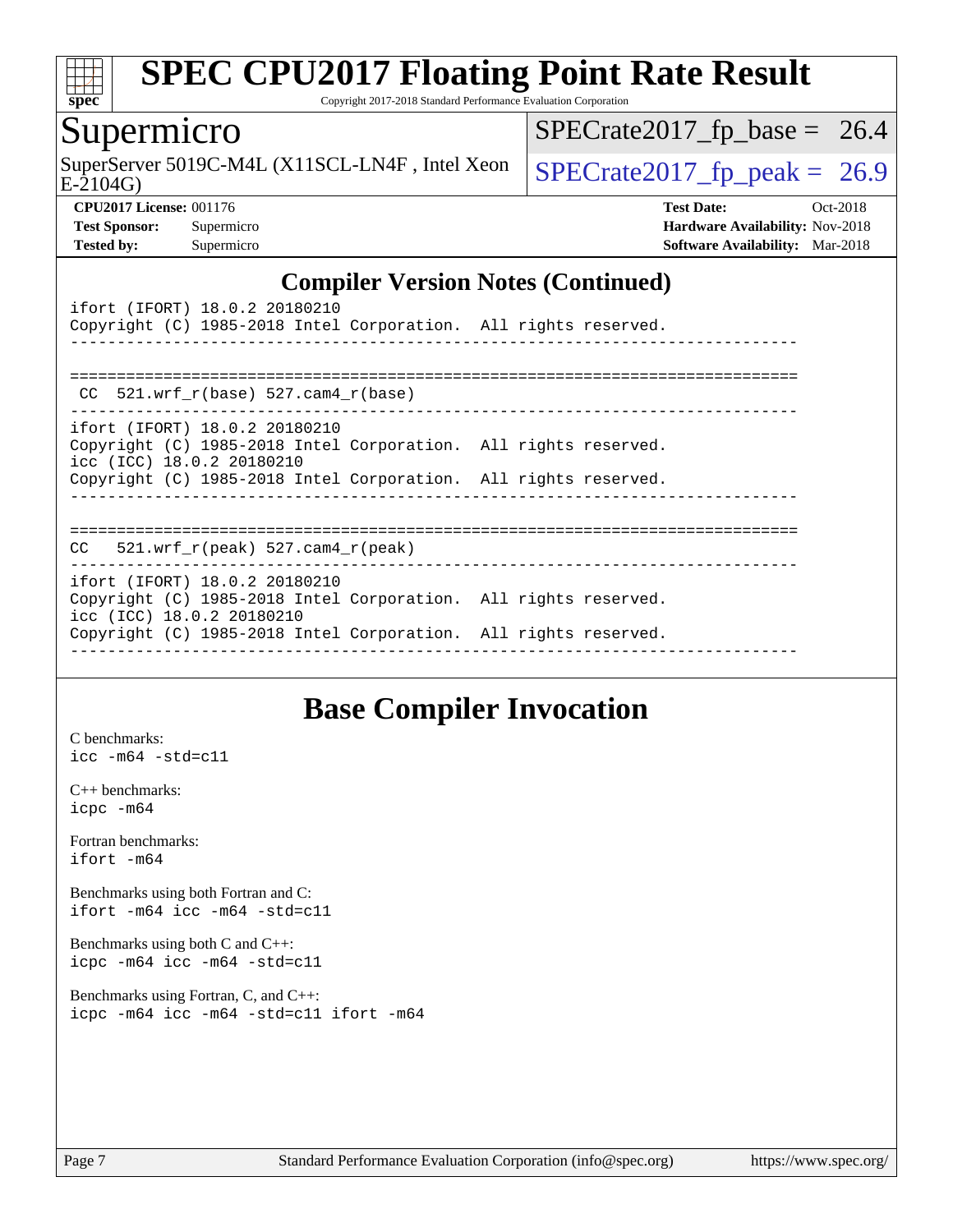

Copyright 2017-2018 Standard Performance Evaluation Corporation

## Supermicro

E-2104G) SuperServer 5019C-M4L (X11SCL-LN4F, Intel Xeon  $\big|$  SPECrate 2017 fp peak = 26.9

 $SPECrate2017_fp\_base = 26.4$ 

**[Tested by:](http://www.spec.org/auto/cpu2017/Docs/result-fields.html#Testedby)** Supermicro **[Software Availability:](http://www.spec.org/auto/cpu2017/Docs/result-fields.html#SoftwareAvailability)** Mar-2018

**[CPU2017 License:](http://www.spec.org/auto/cpu2017/Docs/result-fields.html#CPU2017License)** 001176 **[Test Date:](http://www.spec.org/auto/cpu2017/Docs/result-fields.html#TestDate)** Oct-2018 **[Test Sponsor:](http://www.spec.org/auto/cpu2017/Docs/result-fields.html#TestSponsor)** Supermicro **[Hardware Availability:](http://www.spec.org/auto/cpu2017/Docs/result-fields.html#HardwareAvailability)** Nov-2018

## **[Base Portability Flags](http://www.spec.org/auto/cpu2017/Docs/result-fields.html#BasePortabilityFlags)**

 503.bwaves\_r: [-DSPEC\\_LP64](http://www.spec.org/cpu2017/results/res2018q4/cpu2017-20181112-09608.flags.html#suite_basePORTABILITY503_bwaves_r_DSPEC_LP64) 507.cactuBSSN\_r: [-DSPEC\\_LP64](http://www.spec.org/cpu2017/results/res2018q4/cpu2017-20181112-09608.flags.html#suite_basePORTABILITY507_cactuBSSN_r_DSPEC_LP64) 508.namd\_r: [-DSPEC\\_LP64](http://www.spec.org/cpu2017/results/res2018q4/cpu2017-20181112-09608.flags.html#suite_basePORTABILITY508_namd_r_DSPEC_LP64) 510.parest\_r: [-DSPEC\\_LP64](http://www.spec.org/cpu2017/results/res2018q4/cpu2017-20181112-09608.flags.html#suite_basePORTABILITY510_parest_r_DSPEC_LP64) 511.povray\_r: [-DSPEC\\_LP64](http://www.spec.org/cpu2017/results/res2018q4/cpu2017-20181112-09608.flags.html#suite_basePORTABILITY511_povray_r_DSPEC_LP64) 519.lbm\_r: [-DSPEC\\_LP64](http://www.spec.org/cpu2017/results/res2018q4/cpu2017-20181112-09608.flags.html#suite_basePORTABILITY519_lbm_r_DSPEC_LP64) 521.wrf\_r: [-DSPEC\\_LP64](http://www.spec.org/cpu2017/results/res2018q4/cpu2017-20181112-09608.flags.html#suite_basePORTABILITY521_wrf_r_DSPEC_LP64) [-DSPEC\\_CASE\\_FLAG](http://www.spec.org/cpu2017/results/res2018q4/cpu2017-20181112-09608.flags.html#b521.wrf_r_baseCPORTABILITY_DSPEC_CASE_FLAG) [-convert big\\_endian](http://www.spec.org/cpu2017/results/res2018q4/cpu2017-20181112-09608.flags.html#user_baseFPORTABILITY521_wrf_r_convert_big_endian_c3194028bc08c63ac5d04de18c48ce6d347e4e562e8892b8bdbdc0214820426deb8554edfa529a3fb25a586e65a3d812c835984020483e7e73212c4d31a38223) 526.blender\_r: [-DSPEC\\_LP64](http://www.spec.org/cpu2017/results/res2018q4/cpu2017-20181112-09608.flags.html#suite_basePORTABILITY526_blender_r_DSPEC_LP64) [-DSPEC\\_LINUX](http://www.spec.org/cpu2017/results/res2018q4/cpu2017-20181112-09608.flags.html#b526.blender_r_baseCPORTABILITY_DSPEC_LINUX) [-funsigned-char](http://www.spec.org/cpu2017/results/res2018q4/cpu2017-20181112-09608.flags.html#user_baseCPORTABILITY526_blender_r_force_uchar_40c60f00ab013830e2dd6774aeded3ff59883ba5a1fc5fc14077f794d777847726e2a5858cbc7672e36e1b067e7e5c1d9a74f7176df07886a243d7cc18edfe67) 527.cam4\_r: [-DSPEC\\_LP64](http://www.spec.org/cpu2017/results/res2018q4/cpu2017-20181112-09608.flags.html#suite_basePORTABILITY527_cam4_r_DSPEC_LP64) [-DSPEC\\_CASE\\_FLAG](http://www.spec.org/cpu2017/results/res2018q4/cpu2017-20181112-09608.flags.html#b527.cam4_r_baseCPORTABILITY_DSPEC_CASE_FLAG) 538.imagick\_r: [-DSPEC\\_LP64](http://www.spec.org/cpu2017/results/res2018q4/cpu2017-20181112-09608.flags.html#suite_basePORTABILITY538_imagick_r_DSPEC_LP64) 544.nab\_r: [-DSPEC\\_LP64](http://www.spec.org/cpu2017/results/res2018q4/cpu2017-20181112-09608.flags.html#suite_basePORTABILITY544_nab_r_DSPEC_LP64) 549.fotonik3d\_r: [-DSPEC\\_LP64](http://www.spec.org/cpu2017/results/res2018q4/cpu2017-20181112-09608.flags.html#suite_basePORTABILITY549_fotonik3d_r_DSPEC_LP64) 554.roms\_r: [-DSPEC\\_LP64](http://www.spec.org/cpu2017/results/res2018q4/cpu2017-20181112-09608.flags.html#suite_basePORTABILITY554_roms_r_DSPEC_LP64)

**[Base Optimization Flags](http://www.spec.org/auto/cpu2017/Docs/result-fields.html#BaseOptimizationFlags)**

[C benchmarks](http://www.spec.org/auto/cpu2017/Docs/result-fields.html#Cbenchmarks):

[-xCORE-AVX2](http://www.spec.org/cpu2017/results/res2018q4/cpu2017-20181112-09608.flags.html#user_CCbase_f-xCORE-AVX2) [-ipo](http://www.spec.org/cpu2017/results/res2018q4/cpu2017-20181112-09608.flags.html#user_CCbase_f-ipo) [-O3](http://www.spec.org/cpu2017/results/res2018q4/cpu2017-20181112-09608.flags.html#user_CCbase_f-O3) [-no-prec-div](http://www.spec.org/cpu2017/results/res2018q4/cpu2017-20181112-09608.flags.html#user_CCbase_f-no-prec-div) [-qopt-prefetch](http://www.spec.org/cpu2017/results/res2018q4/cpu2017-20181112-09608.flags.html#user_CCbase_f-qopt-prefetch) [-ffinite-math-only](http://www.spec.org/cpu2017/results/res2018q4/cpu2017-20181112-09608.flags.html#user_CCbase_f_finite_math_only_cb91587bd2077682c4b38af759c288ed7c732db004271a9512da14a4f8007909a5f1427ecbf1a0fb78ff2a814402c6114ac565ca162485bbcae155b5e4258871) [-qopt-mem-layout-trans=3](http://www.spec.org/cpu2017/results/res2018q4/cpu2017-20181112-09608.flags.html#user_CCbase_f-qopt-mem-layout-trans_de80db37974c74b1f0e20d883f0b675c88c3b01e9d123adea9b28688d64333345fb62bc4a798493513fdb68f60282f9a726aa07f478b2f7113531aecce732043)

#### [C++ benchmarks:](http://www.spec.org/auto/cpu2017/Docs/result-fields.html#CXXbenchmarks)

[-xCORE-AVX2](http://www.spec.org/cpu2017/results/res2018q4/cpu2017-20181112-09608.flags.html#user_CXXbase_f-xCORE-AVX2) [-ipo](http://www.spec.org/cpu2017/results/res2018q4/cpu2017-20181112-09608.flags.html#user_CXXbase_f-ipo) [-O3](http://www.spec.org/cpu2017/results/res2018q4/cpu2017-20181112-09608.flags.html#user_CXXbase_f-O3) [-no-prec-div](http://www.spec.org/cpu2017/results/res2018q4/cpu2017-20181112-09608.flags.html#user_CXXbase_f-no-prec-div) [-qopt-prefetch](http://www.spec.org/cpu2017/results/res2018q4/cpu2017-20181112-09608.flags.html#user_CXXbase_f-qopt-prefetch) [-ffinite-math-only](http://www.spec.org/cpu2017/results/res2018q4/cpu2017-20181112-09608.flags.html#user_CXXbase_f_finite_math_only_cb91587bd2077682c4b38af759c288ed7c732db004271a9512da14a4f8007909a5f1427ecbf1a0fb78ff2a814402c6114ac565ca162485bbcae155b5e4258871) [-qopt-mem-layout-trans=3](http://www.spec.org/cpu2017/results/res2018q4/cpu2017-20181112-09608.flags.html#user_CXXbase_f-qopt-mem-layout-trans_de80db37974c74b1f0e20d883f0b675c88c3b01e9d123adea9b28688d64333345fb62bc4a798493513fdb68f60282f9a726aa07f478b2f7113531aecce732043)

#### [Fortran benchmarks](http://www.spec.org/auto/cpu2017/Docs/result-fields.html#Fortranbenchmarks):

[-xCORE-AVX2](http://www.spec.org/cpu2017/results/res2018q4/cpu2017-20181112-09608.flags.html#user_FCbase_f-xCORE-AVX2) [-ipo](http://www.spec.org/cpu2017/results/res2018q4/cpu2017-20181112-09608.flags.html#user_FCbase_f-ipo) [-O3](http://www.spec.org/cpu2017/results/res2018q4/cpu2017-20181112-09608.flags.html#user_FCbase_f-O3) [-no-prec-div](http://www.spec.org/cpu2017/results/res2018q4/cpu2017-20181112-09608.flags.html#user_FCbase_f-no-prec-div) [-qopt-prefetch](http://www.spec.org/cpu2017/results/res2018q4/cpu2017-20181112-09608.flags.html#user_FCbase_f-qopt-prefetch) [-ffinite-math-only](http://www.spec.org/cpu2017/results/res2018q4/cpu2017-20181112-09608.flags.html#user_FCbase_f_finite_math_only_cb91587bd2077682c4b38af759c288ed7c732db004271a9512da14a4f8007909a5f1427ecbf1a0fb78ff2a814402c6114ac565ca162485bbcae155b5e4258871) [-qopt-mem-layout-trans=3](http://www.spec.org/cpu2017/results/res2018q4/cpu2017-20181112-09608.flags.html#user_FCbase_f-qopt-mem-layout-trans_de80db37974c74b1f0e20d883f0b675c88c3b01e9d123adea9b28688d64333345fb62bc4a798493513fdb68f60282f9a726aa07f478b2f7113531aecce732043) [-auto](http://www.spec.org/cpu2017/results/res2018q4/cpu2017-20181112-09608.flags.html#user_FCbase_f-auto) [-nostandard-realloc-lhs](http://www.spec.org/cpu2017/results/res2018q4/cpu2017-20181112-09608.flags.html#user_FCbase_f_2003_std_realloc_82b4557e90729c0f113870c07e44d33d6f5a304b4f63d4c15d2d0f1fab99f5daaed73bdb9275d9ae411527f28b936061aa8b9c8f2d63842963b95c9dd6426b8a)

[Benchmarks using both Fortran and C](http://www.spec.org/auto/cpu2017/Docs/result-fields.html#BenchmarksusingbothFortranandC):

[-xCORE-AVX2](http://www.spec.org/cpu2017/results/res2018q4/cpu2017-20181112-09608.flags.html#user_CC_FCbase_f-xCORE-AVX2) [-ipo](http://www.spec.org/cpu2017/results/res2018q4/cpu2017-20181112-09608.flags.html#user_CC_FCbase_f-ipo) [-O3](http://www.spec.org/cpu2017/results/res2018q4/cpu2017-20181112-09608.flags.html#user_CC_FCbase_f-O3) [-no-prec-div](http://www.spec.org/cpu2017/results/res2018q4/cpu2017-20181112-09608.flags.html#user_CC_FCbase_f-no-prec-div) [-qopt-prefetch](http://www.spec.org/cpu2017/results/res2018q4/cpu2017-20181112-09608.flags.html#user_CC_FCbase_f-qopt-prefetch) [-ffinite-math-only](http://www.spec.org/cpu2017/results/res2018q4/cpu2017-20181112-09608.flags.html#user_CC_FCbase_f_finite_math_only_cb91587bd2077682c4b38af759c288ed7c732db004271a9512da14a4f8007909a5f1427ecbf1a0fb78ff2a814402c6114ac565ca162485bbcae155b5e4258871) [-qopt-mem-layout-trans=3](http://www.spec.org/cpu2017/results/res2018q4/cpu2017-20181112-09608.flags.html#user_CC_FCbase_f-qopt-mem-layout-trans_de80db37974c74b1f0e20d883f0b675c88c3b01e9d123adea9b28688d64333345fb62bc4a798493513fdb68f60282f9a726aa07f478b2f7113531aecce732043) [-auto](http://www.spec.org/cpu2017/results/res2018q4/cpu2017-20181112-09608.flags.html#user_CC_FCbase_f-auto) [-nostandard-realloc-lhs](http://www.spec.org/cpu2017/results/res2018q4/cpu2017-20181112-09608.flags.html#user_CC_FCbase_f_2003_std_realloc_82b4557e90729c0f113870c07e44d33d6f5a304b4f63d4c15d2d0f1fab99f5daaed73bdb9275d9ae411527f28b936061aa8b9c8f2d63842963b95c9dd6426b8a)

[Benchmarks using both C and C++](http://www.spec.org/auto/cpu2017/Docs/result-fields.html#BenchmarksusingbothCandCXX): [-xCORE-AVX2](http://www.spec.org/cpu2017/results/res2018q4/cpu2017-20181112-09608.flags.html#user_CC_CXXbase_f-xCORE-AVX2) [-ipo](http://www.spec.org/cpu2017/results/res2018q4/cpu2017-20181112-09608.flags.html#user_CC_CXXbase_f-ipo) [-O3](http://www.spec.org/cpu2017/results/res2018q4/cpu2017-20181112-09608.flags.html#user_CC_CXXbase_f-O3) [-no-prec-div](http://www.spec.org/cpu2017/results/res2018q4/cpu2017-20181112-09608.flags.html#user_CC_CXXbase_f-no-prec-div) [-qopt-prefetch](http://www.spec.org/cpu2017/results/res2018q4/cpu2017-20181112-09608.flags.html#user_CC_CXXbase_f-qopt-prefetch) [-ffinite-math-only](http://www.spec.org/cpu2017/results/res2018q4/cpu2017-20181112-09608.flags.html#user_CC_CXXbase_f_finite_math_only_cb91587bd2077682c4b38af759c288ed7c732db004271a9512da14a4f8007909a5f1427ecbf1a0fb78ff2a814402c6114ac565ca162485bbcae155b5e4258871) [-qopt-mem-layout-trans=3](http://www.spec.org/cpu2017/results/res2018q4/cpu2017-20181112-09608.flags.html#user_CC_CXXbase_f-qopt-mem-layout-trans_de80db37974c74b1f0e20d883f0b675c88c3b01e9d123adea9b28688d64333345fb62bc4a798493513fdb68f60282f9a726aa07f478b2f7113531aecce732043)

#### [Benchmarks using Fortran, C, and C++:](http://www.spec.org/auto/cpu2017/Docs/result-fields.html#BenchmarksusingFortranCandCXX)

[-xCORE-AVX2](http://www.spec.org/cpu2017/results/res2018q4/cpu2017-20181112-09608.flags.html#user_CC_CXX_FCbase_f-xCORE-AVX2) [-ipo](http://www.spec.org/cpu2017/results/res2018q4/cpu2017-20181112-09608.flags.html#user_CC_CXX_FCbase_f-ipo) [-O3](http://www.spec.org/cpu2017/results/res2018q4/cpu2017-20181112-09608.flags.html#user_CC_CXX_FCbase_f-O3) [-no-prec-div](http://www.spec.org/cpu2017/results/res2018q4/cpu2017-20181112-09608.flags.html#user_CC_CXX_FCbase_f-no-prec-div) [-qopt-prefetch](http://www.spec.org/cpu2017/results/res2018q4/cpu2017-20181112-09608.flags.html#user_CC_CXX_FCbase_f-qopt-prefetch) [-ffinite-math-only](http://www.spec.org/cpu2017/results/res2018q4/cpu2017-20181112-09608.flags.html#user_CC_CXX_FCbase_f_finite_math_only_cb91587bd2077682c4b38af759c288ed7c732db004271a9512da14a4f8007909a5f1427ecbf1a0fb78ff2a814402c6114ac565ca162485bbcae155b5e4258871) [-qopt-mem-layout-trans=3](http://www.spec.org/cpu2017/results/res2018q4/cpu2017-20181112-09608.flags.html#user_CC_CXX_FCbase_f-qopt-mem-layout-trans_de80db37974c74b1f0e20d883f0b675c88c3b01e9d123adea9b28688d64333345fb62bc4a798493513fdb68f60282f9a726aa07f478b2f7113531aecce732043) [-auto](http://www.spec.org/cpu2017/results/res2018q4/cpu2017-20181112-09608.flags.html#user_CC_CXX_FCbase_f-auto) [-nostandard-realloc-lhs](http://www.spec.org/cpu2017/results/res2018q4/cpu2017-20181112-09608.flags.html#user_CC_CXX_FCbase_f_2003_std_realloc_82b4557e90729c0f113870c07e44d33d6f5a304b4f63d4c15d2d0f1fab99f5daaed73bdb9275d9ae411527f28b936061aa8b9c8f2d63842963b95c9dd6426b8a)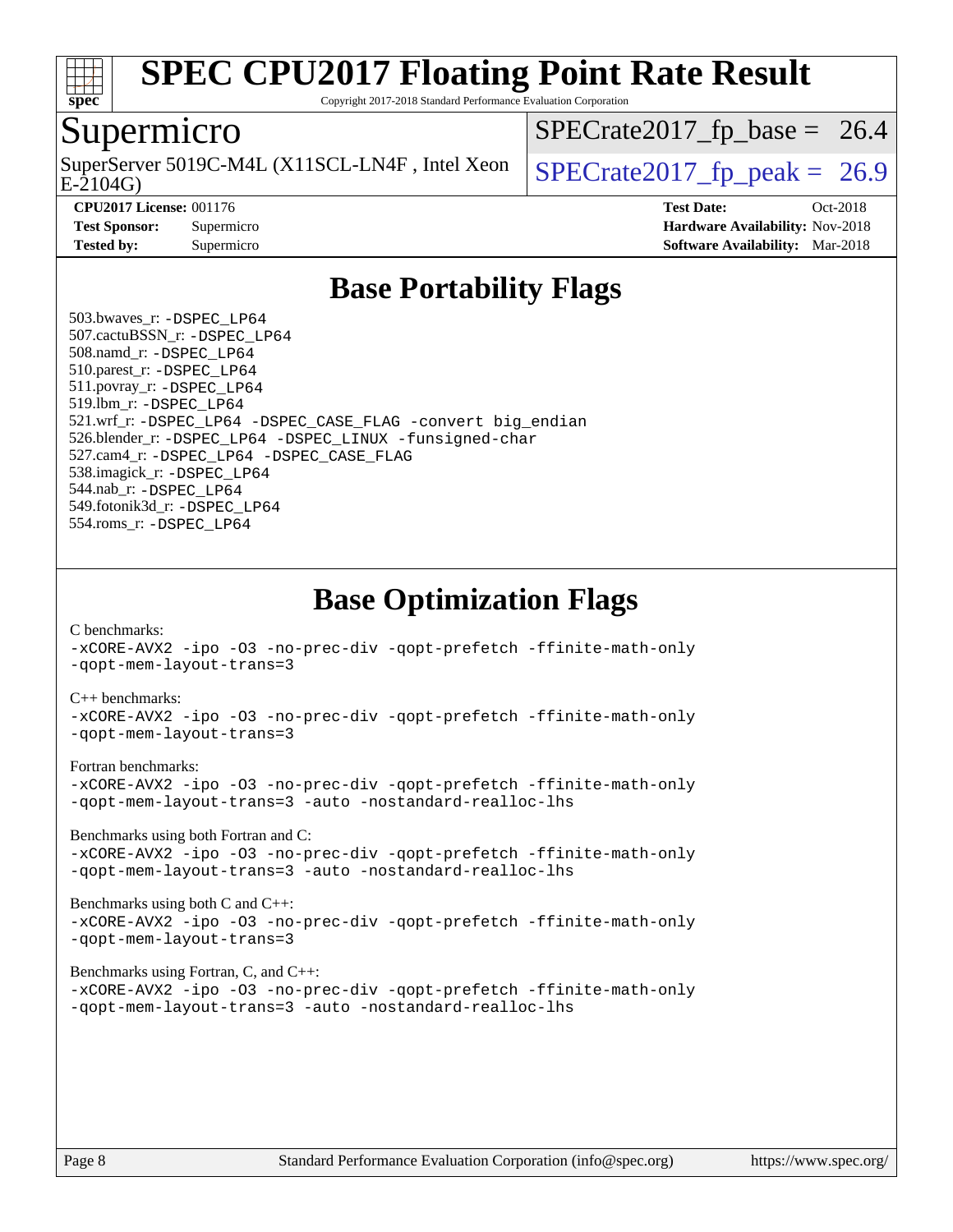

Copyright 2017-2018 Standard Performance Evaluation Corporation

## Supermicro

E-2104G) SuperServer 5019C-M4L (X11SCL-LN4F, Intel Xeon  $\big|$  [SPECrate2017\\_fp\\_peak =](http://www.spec.org/auto/cpu2017/Docs/result-fields.html#SPECrate2017fppeak) 26.9

 $SPECrate2017_fp\_base = 26.4$ 

**[Tested by:](http://www.spec.org/auto/cpu2017/Docs/result-fields.html#Testedby)** Supermicro **[Software Availability:](http://www.spec.org/auto/cpu2017/Docs/result-fields.html#SoftwareAvailability)** Mar-2018

**[CPU2017 License:](http://www.spec.org/auto/cpu2017/Docs/result-fields.html#CPU2017License)** 001176 **[Test Date:](http://www.spec.org/auto/cpu2017/Docs/result-fields.html#TestDate)** Oct-2018 **[Test Sponsor:](http://www.spec.org/auto/cpu2017/Docs/result-fields.html#TestSponsor)** Supermicro **[Hardware Availability:](http://www.spec.org/auto/cpu2017/Docs/result-fields.html#HardwareAvailability)** Nov-2018

## **[Peak Compiler Invocation](http://www.spec.org/auto/cpu2017/Docs/result-fields.html#PeakCompilerInvocation)**

[C benchmarks:](http://www.spec.org/auto/cpu2017/Docs/result-fields.html#Cbenchmarks) [icc -m64 -std=c11](http://www.spec.org/cpu2017/results/res2018q4/cpu2017-20181112-09608.flags.html#user_CCpeak_intel_icc_64bit_c11_33ee0cdaae7deeeab2a9725423ba97205ce30f63b9926c2519791662299b76a0318f32ddfffdc46587804de3178b4f9328c46fa7c2b0cd779d7a61945c91cd35)

[C++ benchmarks:](http://www.spec.org/auto/cpu2017/Docs/result-fields.html#CXXbenchmarks) [icpc -m64](http://www.spec.org/cpu2017/results/res2018q4/cpu2017-20181112-09608.flags.html#user_CXXpeak_intel_icpc_64bit_4ecb2543ae3f1412ef961e0650ca070fec7b7afdcd6ed48761b84423119d1bf6bdf5cad15b44d48e7256388bc77273b966e5eb805aefd121eb22e9299b2ec9d9)

[Fortran benchmarks](http://www.spec.org/auto/cpu2017/Docs/result-fields.html#Fortranbenchmarks): [ifort -m64](http://www.spec.org/cpu2017/results/res2018q4/cpu2017-20181112-09608.flags.html#user_FCpeak_intel_ifort_64bit_24f2bb282fbaeffd6157abe4f878425411749daecae9a33200eee2bee2fe76f3b89351d69a8130dd5949958ce389cf37ff59a95e7a40d588e8d3a57e0c3fd751)

[Benchmarks using both Fortran and C:](http://www.spec.org/auto/cpu2017/Docs/result-fields.html#BenchmarksusingbothFortranandC) [ifort -m64](http://www.spec.org/cpu2017/results/res2018q4/cpu2017-20181112-09608.flags.html#user_CC_FCpeak_intel_ifort_64bit_24f2bb282fbaeffd6157abe4f878425411749daecae9a33200eee2bee2fe76f3b89351d69a8130dd5949958ce389cf37ff59a95e7a40d588e8d3a57e0c3fd751) [icc -m64 -std=c11](http://www.spec.org/cpu2017/results/res2018q4/cpu2017-20181112-09608.flags.html#user_CC_FCpeak_intel_icc_64bit_c11_33ee0cdaae7deeeab2a9725423ba97205ce30f63b9926c2519791662299b76a0318f32ddfffdc46587804de3178b4f9328c46fa7c2b0cd779d7a61945c91cd35)

[Benchmarks using both C and C++](http://www.spec.org/auto/cpu2017/Docs/result-fields.html#BenchmarksusingbothCandCXX): [icpc -m64](http://www.spec.org/cpu2017/results/res2018q4/cpu2017-20181112-09608.flags.html#user_CC_CXXpeak_intel_icpc_64bit_4ecb2543ae3f1412ef961e0650ca070fec7b7afdcd6ed48761b84423119d1bf6bdf5cad15b44d48e7256388bc77273b966e5eb805aefd121eb22e9299b2ec9d9) [icc -m64 -std=c11](http://www.spec.org/cpu2017/results/res2018q4/cpu2017-20181112-09608.flags.html#user_CC_CXXpeak_intel_icc_64bit_c11_33ee0cdaae7deeeab2a9725423ba97205ce30f63b9926c2519791662299b76a0318f32ddfffdc46587804de3178b4f9328c46fa7c2b0cd779d7a61945c91cd35)

[Benchmarks using Fortran, C, and C++:](http://www.spec.org/auto/cpu2017/Docs/result-fields.html#BenchmarksusingFortranCandCXX) [icpc -m64](http://www.spec.org/cpu2017/results/res2018q4/cpu2017-20181112-09608.flags.html#user_CC_CXX_FCpeak_intel_icpc_64bit_4ecb2543ae3f1412ef961e0650ca070fec7b7afdcd6ed48761b84423119d1bf6bdf5cad15b44d48e7256388bc77273b966e5eb805aefd121eb22e9299b2ec9d9) [icc -m64 -std=c11](http://www.spec.org/cpu2017/results/res2018q4/cpu2017-20181112-09608.flags.html#user_CC_CXX_FCpeak_intel_icc_64bit_c11_33ee0cdaae7deeeab2a9725423ba97205ce30f63b9926c2519791662299b76a0318f32ddfffdc46587804de3178b4f9328c46fa7c2b0cd779d7a61945c91cd35) [ifort -m64](http://www.spec.org/cpu2017/results/res2018q4/cpu2017-20181112-09608.flags.html#user_CC_CXX_FCpeak_intel_ifort_64bit_24f2bb282fbaeffd6157abe4f878425411749daecae9a33200eee2bee2fe76f3b89351d69a8130dd5949958ce389cf37ff59a95e7a40d588e8d3a57e0c3fd751)

**[Peak Portability Flags](http://www.spec.org/auto/cpu2017/Docs/result-fields.html#PeakPortabilityFlags)**

Same as Base Portability Flags

## **[Peak Optimization Flags](http://www.spec.org/auto/cpu2017/Docs/result-fields.html#PeakOptimizationFlags)**

[C benchmarks](http://www.spec.org/auto/cpu2017/Docs/result-fields.html#Cbenchmarks):

```
 519.lbm_r: -prof-gen(pass 1) -prof-use(pass 2) -ipo -xCORE-AVX2 -O3
-no-prec-div -qopt-prefetch -ffinite-math-only
-qopt-mem-layout-trans=3
 538.imagick_r: -xCORE-AVX2 -ipo -O3 -no-prec-div -qopt-prefetch
-ffinite-math-only -qopt-mem-layout-trans=3
 544.nab_r: Same as 538.imagick_r
C++ benchmarks: 
 508.namd_r: -prof-gen(pass 1) -prof-use(pass 2) -ipo -xCORE-AVX2 -O3
-no-prec-div -qopt-prefetch -ffinite-math-only
-qopt-mem-layout-trans=3
```
**(Continued on next page)**

Page 9 Standard Performance Evaluation Corporation [\(info@spec.org\)](mailto:info@spec.org) <https://www.spec.org/>